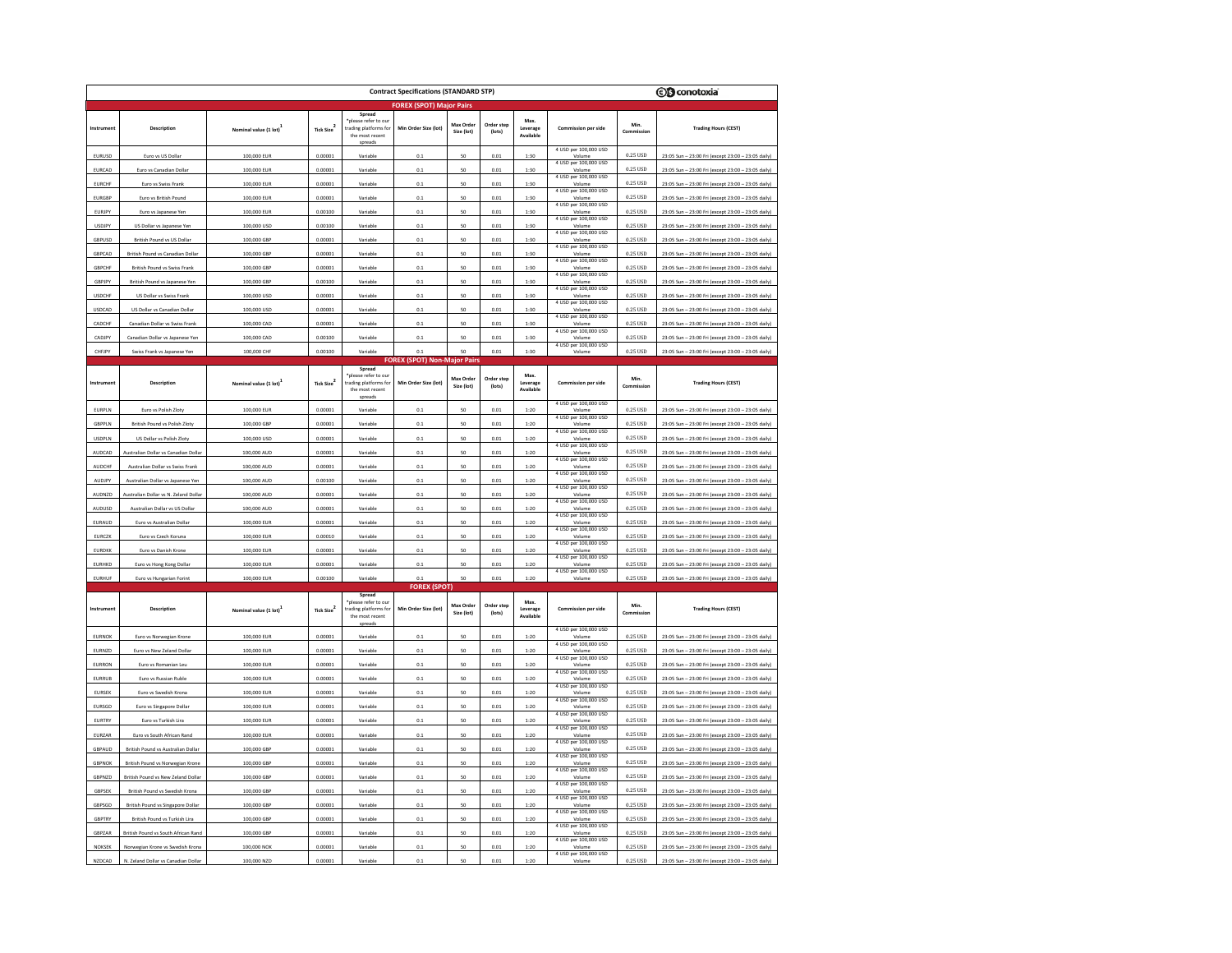| NZDCHF        |                                      |                                    |                        |                                                                                       |                                       |                         |                      |                               | 4 USD per 100,000 USD                         |                       |                                                                                                                   |
|---------------|--------------------------------------|------------------------------------|------------------------|---------------------------------------------------------------------------------------|---------------------------------------|-------------------------|----------------------|-------------------------------|-----------------------------------------------|-----------------------|-------------------------------------------------------------------------------------------------------------------|
|               | New Zeland Dollar vs Swiss Frank     | 100,000 NZD                        | 0.00001                | Variable                                                                              | 0.1                                   | 50                      | 0.01                 | 1:20                          | Volume<br>4 USD per 100,000 USD               | 0.25 USD              | 23:05 Sun - 23:00 Fri (except 23:00 - 23:05 daily)                                                                |
| NZDJPY        | New Zeland Dollar vs Japanese Yen    | 100,000 NZD                        | 0.00100                | Variable                                                                              | 0.1                                   | 50                      | 0.01                 | 1:20                          | Volume                                        | 0.25 USD              | 23:05 Sun - 23:00 Fri (except 23:00 - 23:05 daily)                                                                |
|               |                                      |                                    |                        |                                                                                       | <b>FOREX (SPOT)</b>                   |                         |                      |                               |                                               |                       |                                                                                                                   |
| Instrument    | Description                          | Nominal value (1 lot)              | Tick Size <sup>2</sup> | Spread<br>*please refer to our<br>trading platforms for<br>the most recent<br>spreads | Min Order Size (lot)                  | Max Order<br>Size (lot) | Order step<br>(lots) | Max.<br>Leverage<br>Available | Commission per side                           | Min.<br>Commission    | <b>Trading Hours (CEST)</b>                                                                                       |
| NZDSGD        | N. Zeland Dollar vs Singapore Dollar | 100,000 NZD                        | 0.00001                | Variable                                                                              | 0.1                                   | 50                      | 0.01                 | 1:20                          | 4 USD per 100,000 USD                         | 0.25 USD              | 23:05 Sun - 23:00 Fri (except 23:00 - 23:05 daily)                                                                |
| NZDUSD        | N. Zeland Dollar vs US Dollar        | 100,000 NZD                        | 0.00001                | Variable                                                                              | 0.1                                   | 50                      | 0.01                 | 1:20                          | 4 USD per 100,000 USD<br>Volume               | 0.25 USD              | 23:05 Sun - 23:00 Fri (except 23:00 - 23:05 daily)                                                                |
| <b>USDCNH</b> | US Dollar vs China Offshore Spot     | 100,000 USD                        | 0.00001                | Variable                                                                              | 0.1                                   | 50                      | 0.01                 | 1:20                          | 4 USD per 100,000 USD<br>Volum                | 0.25 USD              | 23:05 Sun - 23:00 Fri (except 23:00 - 23:05 daily)                                                                |
| <b>USDCZK</b> | US Dollar vs Czech Koruna            | 100,000 USD                        | 0.00010                | Variable                                                                              | 0.1                                   | 50                      | 0.01                 | 1:20                          | 4 USD per 100,000 USD<br>Volume               | 0.25 USD              | 23:05 Sun - 23:00 Fri (except 23:00 - 23:05 daily)                                                                |
| <b>USDDKK</b> | US Dollar vs Danish Krone            | 100,000 USD                        | 0.00001                | Variable                                                                              | 0.1                                   | 50                      | 0.01                 | 1:20                          | 4 USD per 100,000 USD<br>Volume               | 0.25 USD              | 23:05 Sun - 23:00 Fri (except 23:00 - 23:05 daily)                                                                |
| <b>USDHKD</b> | US Dollar vs Hong Kong dollar        | 100,000 USD                        | 0.00001                | Variable                                                                              | 0.1                                   | 50                      | 0.01                 | 1:20                          | 4 USD per 100,000 USD<br>Volum                | 0.25 USD              | 23:05 Sun - 23:00 Fri (except 23:00 - 23:05 daily)                                                                |
| <b>USDHUF</b> | US Dollar vs Hungarian Forint        | 100,000 USD                        | 0.00100                | Variable                                                                              | 0.1                                   | 50                      | 0.01                 | 1:20                          | 4 USD per 100,000 USD<br>Volume               | 0.25 USD              | 23:05 Sun - 23:00 Fri (except 23:00 - 23:05 daily)                                                                |
| <b>USDILS</b> | US Dollar vs Israeli Shekel          | 100,000 USD                        | 0.00050                | Variable                                                                              | 0.1                                   | 50                      | 0.01                 | 1:20                          | 4 USD per 100,000 USD<br>Volume               | 0.25 USD              | 23:05 Sun - 23:00 Fri (except 23:00 - 23:05 daily)                                                                |
| <b>USDMXN</b> | US Dollar vs Mexican Peso            | 100,000 USD                        | 0.00001                | Variable                                                                              | 0.1                                   | 50                      | 0.01                 | 1:20                          | 4 USD per 100,000 USD<br>Volum                | 0.25 USD              | 23:05 Sun - 23:00 Fri (except 23:00 - 23:05 daily)                                                                |
| <b>USDNOK</b> | US Dollar vs Norwegian Krone         | 100,000 USD                        | 0.00001                | Variable                                                                              | 0.1                                   | 50                      | 0.01                 | 1:20                          | 4 USD per 100,000 USD<br>Volume               | 0.25 USD              | 23:05 Sun - 23:00 Fri (except 23:00 - 23:05 daily)                                                                |
| <b>USDRON</b> | US Dollar vs Romanian Leu            | 100,000 USD                        | 0.00001                | Variable                                                                              | 0.1                                   | 50                      | 0.01                 | 1:20                          | 4 USD per 100,000 USD<br>Volume               | 0.25 USD              | 23:05 Sun - 23:00 Fri (except 23:00 - 23:05 daily)                                                                |
| <b>USDRUB</b> | US Dollar vs Russian Ruble           | 100,000 USD                        | 0.00050                | Variable                                                                              | 0.1                                   | 50                      | 0.01                 | 1:20                          | 4 USD per 100,000 USD<br>Volum                | 0.25 USD              | 23:05 Sun - 23:00 Fri (except 23:00 - 23:05 daily)                                                                |
| USDSEK        | US Dollar vs Swedish Krona           | 100,000 USD                        | 0.00001                | Variable                                                                              | 0.1                                   | 50                      | 0.01                 | 1:20                          | 4 USD per 100,000 USD<br>Volume               | 0.25 USD              | 23:05 Sun - 23:00 Fri (except 23:00 - 23:05 daily)                                                                |
| <b>USDSGD</b> | US Dollar vs Singapore Dollar        | 100,000 USD                        | 0.00001                | Variable                                                                              | 0.1                                   | 50                      | 0.01                 | 1:20                          | 4 USD per 100,000 USD<br>Volume               | 0.25 USD              | 23:05 Sun - 23:00 Fri (except 23:00 - 23:05 daily)                                                                |
| <b>USDTRY</b> | US Dollar vs Turkish Lira            | 100,000 USD                        | 0.00001                | Variable                                                                              | 0.1                                   | 50                      | 0.01                 | 1:20                          | 4 USD per 100,000 USD<br>Volume               | 0.25 USD              | 23:05 Sun - 23:00 Fri (except 23:00 - 23:05 daily)                                                                |
| USDZAR        | US Dollar vs South African Rand      | 100,000 USD                        | 0.00001                | Variable                                                                              | 0.1                                   | 50                      | 0.01                 | 1:20                          | 4 USD per 100,000 USD<br>Volume               | 0.25 USD              | 23:05 Sun - 23:00 Fri (except 23:00 - 23:05 daily)                                                                |
|               |                                      |                                    |                        |                                                                                       | <b>COMMODITIES</b>                    |                         |                      |                               |                                               |                       |                                                                                                                   |
|               |                                      |                                    |                        | Spread                                                                                |                                       |                         |                      |                               |                                               |                       |                                                                                                                   |
| Instrument    | Description                          | Nominal value (1 lot) <sup>1</sup> | Tick Size <sup>2</sup> | please refer to our<br>trading platforms for<br>the most recent<br>spread             | Min Order Size (lot)                  | Max Order<br>Size (lot) | Order step<br>(lots) | Max.<br>Leverage<br>Available | Commission per side<br>10 USD per 100,000 USD | Min.<br>Commission    | <b>Trading Hours (CEST)</b>                                                                                       |
| SILVER        | Silver (XAG) vs US Dollar            | 5,000 Ounces                       | 0.00100                | Variable                                                                              | 0.01                                  | 500                     | 0.01                 | 1:10                          | volume<br>10 USD per 100,000 USD              | 0.25 USD              | 00:00 Mon - 23:00 Fri (except 23:00 - 00:00 daily)                                                                |
| GOLD          | Gold (XAU) vs US Dollar              | 100 Ounce                          | 0.01000                | Variable                                                                              | 0.01                                  | 100                     | 0.01                 | 1:20                          | volume<br>10 USD per 100,000 USD              | 0.25 USD              | 00:00 Mon - 23:00 Fri (except 23:00 - 00:00 daily)                                                                |
| WTI OIL       | Spot WTI Crude Oil vs US Dolla       | 1,000 Barrels                      | 0.01000                | Variable                                                                              | 0.01                                  | 50                      | 0.01                 | 1:10                          | 10 USD per 100,000 USD                        | 0.50 USD              | 00:00 Mon - 23:00 Fri (except 23:00 - 00:00 daily)                                                                |
| BRENT_OIL     | Spot Brent Crude Oil vs US Dollar    | 1,000 Barrel                       | 0.01000                | Variable                                                                              | 0.01                                  | 50                      | 0.01                 | 1:10                          | volume                                        | $0.50 \ \mathrm{USD}$ | 02:00 Mon - 23:00 Fri (except 23:00 - 02:00 daily)                                                                |
| NAT GAS       | Spot Natural Gas vs US Dollar        | 10.000 MMBTU                       | 0.00100                | Variable                                                                              | 0.1                                   | 50                      | 0.1                  | 1:10                          | 10 USD per 100,000 USD<br>volume              | 0.50 USD              | 00:00 Mon - 23:00 Fri (except 23:00 - 00:00 daily)                                                                |
|               |                                      |                                    |                        |                                                                                       | <b>INDICES</b>                        |                         |                      |                               |                                               |                       |                                                                                                                   |
| Instrument    | Description                          | Nominal value (1 lot)              | Tick Size <sup>2</sup> | Spread<br>"please refer to our<br>trading platforms for<br>the most recent<br>coraado | Min Order Size (lot)                  | Max Order<br>Size (lot) | Order step<br>(lots) | Max.<br>Leverage<br>Available | <b>Commission per side</b>                    | Min.<br>Commission    | <b>Trading Hours (CEST)</b>                                                                                       |
| <b>US500</b>  | CFD based on S&P 500 Index™          |                                    |                        |                                                                                       |                                       |                         |                      |                               |                                               |                       |                                                                                                                   |
|               |                                      | 1 USD x index                      | 0.1                    | Variable                                                                              | $\ddot{\phantom{a}}$                  | 100                     | $\ddot{\phantom{a}}$ | 1:20                          | 10 USD per 100,000 USD<br>volume              | 0.25 USD              | 00:00 Mon - 23:00 Fri (except 23:00 - 00:00 daily)                                                                |
| <b>US30</b>   | CFD based on DJIA Inde               | 1 USD x index                      |                        | Variable                                                                              | 0.1                                   | 50                      | 0.1                  | 1:20                          | 10 USD per 100,000 USD<br>volt                | 0.25 USD              | 00:00 Mon - 23:00 Fri (except 23:00 - 00:00 daily)                                                                |
| <b>US100</b>  | CFD based on Nasdag 100™             | 1 USD x index                      | 0.1                    | Variable                                                                              | 0.1                                   | 100                     | 0.1                  | 1:20                          | 10 USD per 100,000 USD<br>volume              | 0.25 USD              | 00:00 Mon - 23:00 Fri (except 23:00 - 00:00 daily)                                                                |
| <b>DE40</b>   | CFD based on DAX Index™              | 1 EUR x index                      | 0.1                    | Variable                                                                              | 0.1                                   | 100                     | 0.1                  | 1:20                          | 10 USD per 100,000 USD<br>volume              | 0.25 USD              | 00:00 Mon - 23:00 Fri (except 23:00 - 00:00 daily)                                                                |
| <b>ES35</b>   | CFD based on IBEX-35 Inde            | 1 EUR x index                      | 0.1                    | Variable                                                                              | $\mathbf 1$                           | 100                     | $\mathbf{1}$         | 1:10                          | 10 USD per 100,000 USD<br>volu                | 0.25 USD              | $08:00 - 20:00$ (Mon - Fri)                                                                                       |
| EU50          | CFD based on STOXX50 Index™          | 1 EUR x index                      | 0.1                    | Variable                                                                              | 0.1                                   | 100                     | 0.1                  | 1:20                          | 10 USD per 100,000 USD<br>volume              | 0.25 USD              | 00:00 Mon - 23:00 Fri (except 23:00 - 00:00 daily)                                                                |
| FR40          | CFD based on CAC40 Index™            | 1 EUR x index                      | 0.1                    | Variable                                                                              | 0.1                                   | 100                     | 0.1                  | 1:20                          | 10 USD per 100,000 USD<br>volume              | 0.25 USD              | 00:00 Mon - 23:00 Fri (except 23:00 - 00:00 daily)                                                                |
| <b>UK100</b>  | CFD based on FTSE 100 Index          | 1 GBP x index                      | 0.1                    | Variabl                                                                               | 0.1                                   | 100                     | 0.1                  | 1:20                          | 10 USD per 100,000 USD<br>volu                | 0.25 USD              | 00:00 Mon - 23:00 Fri (except 23:00 - 00:00 daily)                                                                |
| <b>HK</b>     | CFD based on Hang Seng Index         | 1 HKD x index                      | 0.5                    | Variable                                                                              | $\ddot{\phantom{a}}$                  | 100                     | $\ddot{\phantom{a}}$ | 1:10                          | 10 USD per 100,000 USD<br>volume              | 0.25 USD              | 03:15 - 20:45 ( Mon - Fri)                                                                                        |
| JP225         | CFD based on Nikkei 225 Index™       | 1 JPY x index                      | $\mathbf{1}$           | Variable                                                                              | 100                                   | 1.000                   | 100                  | 1:20                          | 10 USD per 100,000 USD<br>volume              | 0.25 USD              | 00:00 Mon - 23:00 Fri (except 23:00 - 00:00 daily)                                                                |
| AU200         | CFD based on S&P/ASX200 Index™       | 1 AUD x index                      | 0.1                    | Variable                                                                              | 0.1                                   | 100                     | 0.1                  | 1:20                          | 10 USD per 100,000 USD<br>volume              | 0.25 USD              | 00:00 Mon - 23:00 Fri (except 23:00 - 00:00 daily                                                                 |
| Instrument    | Description                          | Nominal value (1 lot)              | Tick Size <sup>2</sup> | Spread<br>please refer to our<br>trading platforms for<br>the most recent             | <b>CRYPTO</b><br>Min Order Size (lot) | Max Order<br>Size (lot) | Order step<br>(lots) | Max.<br>Leverage<br>Available | <b>Commission per side</b>                    | Min.<br>Commission    | <b>Trading Hours (CEST)</b>                                                                                       |
| <b>BCHUSD</b> | Bitcoin Cash VS US Dollar            |                                    | 0.001                  | Variable                                                                              | 0.01                                  | 100                     | 0.01                 | 1:2                           | No Commission                                 | No Commis             | 23:05 Sun - 23:00 Sun (except 23:00 - 23:05 daily)                                                                |
| <b>BTCUSD</b> | <b>Bitcoin VS US Dollar</b>          |                                    | 0.01                   | Variable                                                                              | 0.01                                  | $\circ$                 | 0.01                 | 1:2                           | No Commission                                 | No Cor                | and 11:00 - 18:00 on Sat)<br>- 23:00 Sun (except 23:00 - 23:05 daily)<br>23:05 Sun -<br>and 11:00 - 18:00 on Sat) |
| ETHUSD        | Ethereum VS US Dolla                 |                                    | 0.01                   | Variable                                                                              | 0.01                                  | 150                     | 0.01                 | 1:2                           | No Commission                                 | No Cor                | 23:05 Sun - 23:00 Sun (except 23:00 - 23:05 daily)<br>and 11:00 - 18:00 on Sat)                                   |
| LTCUSD        | Litecoin VS US Dollar                |                                    | 0.001                  | Variable                                                                              | 0.01                                  | 500                     | 0.01                 | 1:2                           | No Commission                                 | No Commissio          | 23:05 Sun - 23:00 Sun (except 23:00 - 23:05 daily)<br>and 11:00 - 18:00 on Sat)                                   |
| BCHJPY        | Bitcoin Cash VS Japanese Yen         |                                    |                        | Variable                                                                              | 0.01                                  | 100                     | 0.01                 | 1:2                           | No Commission                                 | No Con                | 23:05 Sun<br>23:00 Sun (except 23:00 - 23:05 daily)<br>and 11:00 - 18:00 on Sat)                                  |
| <b>BTCJPY</b> | Bitcoin VS Japanese Yen              |                                    |                        | Variable                                                                              | 0.01                                  |                         | 0.01                 | 1:2                           | No Commission                                 | No Con                | 23:05 Sun - 23:00 Sun (except 23:00 - 23:05 daily)<br>and 11:00 - 18:00 on Sat)                                   |
| ETHJPY        | Ethereum VS Japanese Yen             |                                    |                        | Variable                                                                              | 0.01                                  | 150                     | 0.01                 | 1:2                           | No Commission                                 | No Commissio          | 23:05 Sun - 23:00 Sun (except 23:00 - 23:05 daily)<br>and 11:00 - 18:00 on Sat)                                   |
| LTCJPY        | Litecoin VS Japanese Yen             |                                    | $\ddot{\phantom{a}}$   | Variable                                                                              | 0.01                                  | 500                     | 0.01                 | 1:2                           | No Commission                                 | No Co                 | 23:05 Sun - 23:00 Sun (except 23:00 - 23:05 daily)<br>and 11:00 - 18:00 on Sat)                                   |

1 1 Lot = Multiplier x Value of 1 unit ( 1 lot of XAUUSD.CX = 100 x 1 Ounce of XAUUSD).<br>?